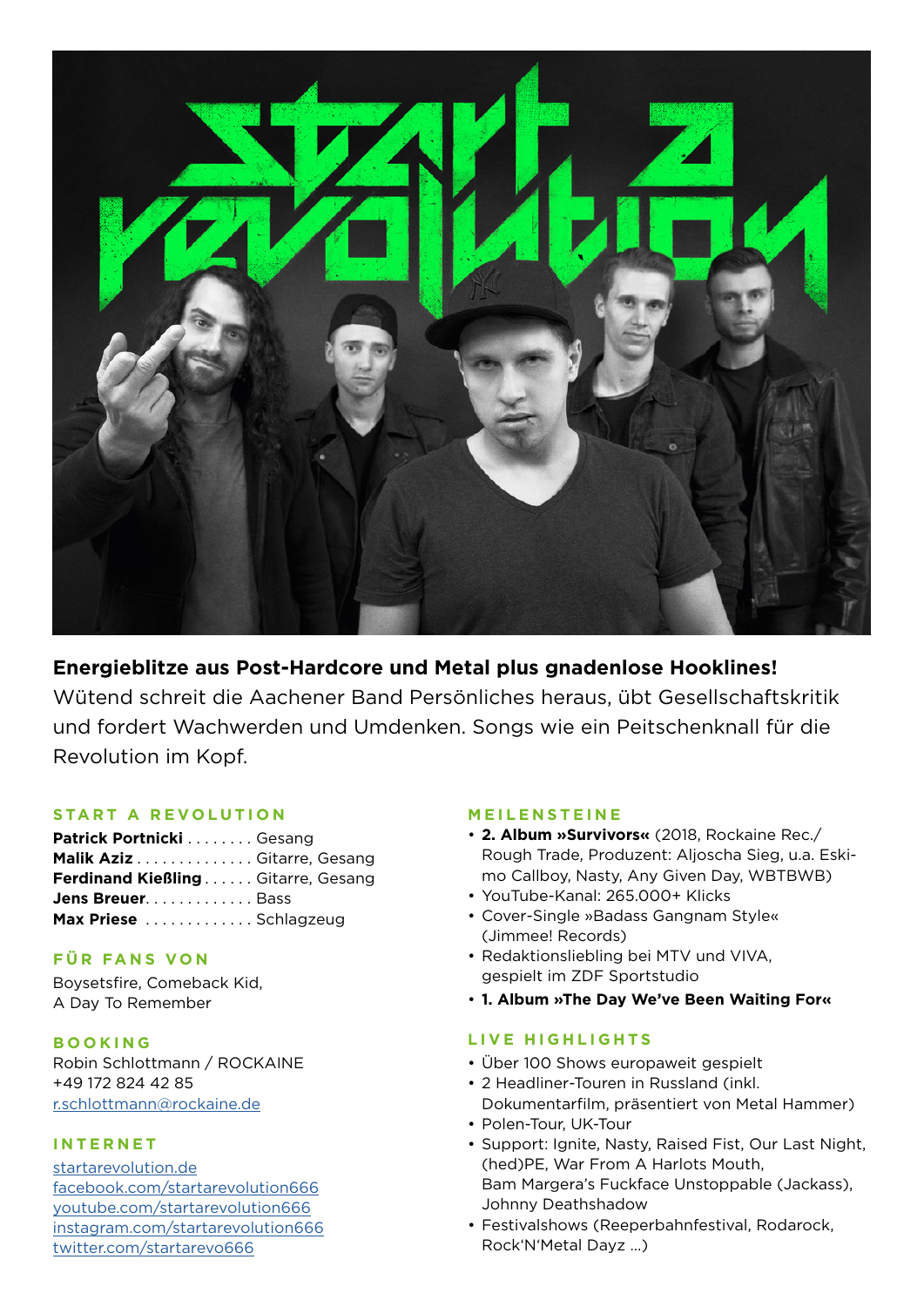# **PRESSE**





»Infektiöse Singalong-Refrains, die einen schon nach kurzer Zeit packen und unglaublich viel Laune machen. Hier folgt Hit auf Hit: *Anchor*, *Survivors*, *Broadcaster*, *Questions* und

und und … Das Video zum tollen Opener *Hellcome* gibt's bereits auf YouTube – unbedingt anchecken!«

— Marcus Schleutermann · 8,5 Punkte



»Hammer. Ich musste mir beim Hören mehrfach die Lauscher reiben: Frontmann Patrick erinnert in einigen Passagen an Nathan Gray (Boysetsfire), in den moderneren Passagen mitunter auch Chester Bennington (ehemals Linkin Park).

Dazu gesellen sich wahlweise Töne, die aus dem US-amerikanischen Metal (Drowning Pool, Soil) und eher punkig angehauchtem Terrain (Rise Against) stammen könnten.«

— Matthias Weckmann · 4,33 Punkte



»Die Hooks zünden, die Atmosphäre ist ernst, wird jedoch durch Punk-Elemente aufgelockert. Man könnte sagen, dass START A REVOLUTION erwachsen geworden ist,,

betrachtet man die clevere Struktur und das glückliche Händchen für intelligentes Songwriting zB bei 'Broadcaster', 'Anchor' oder 'Values'.«

— Peter Kubaschk, Marius Luehring · 7,5 Punkte